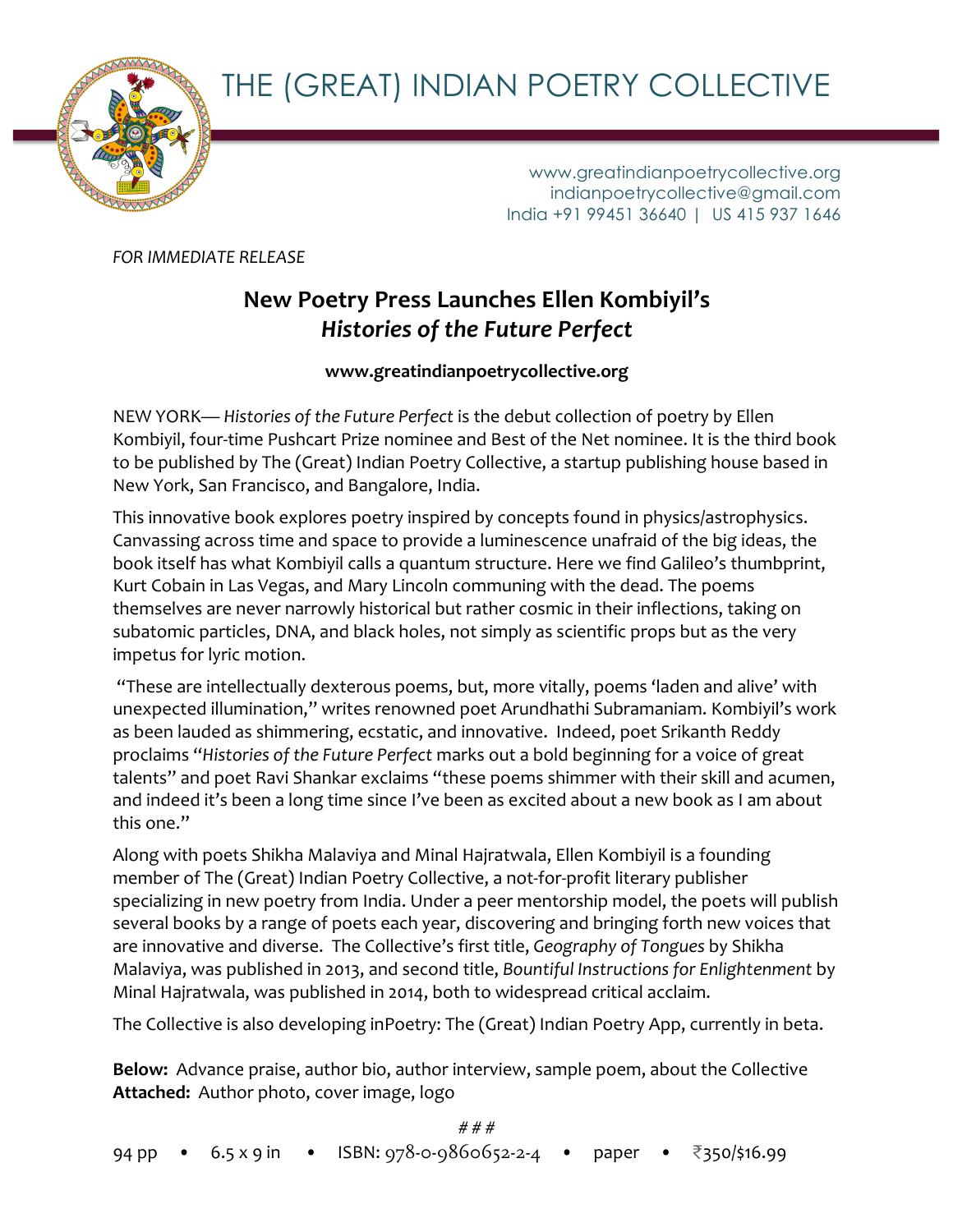# **Advance Praise for** *Histories of the Future Perfect*

"Histories of the Future Perfect is a shimmering book, both delicate and bold. Interstellar travel, girlhood, erotics, American history: Ellen Kombiyil ranges both far and near, with a command both intellectual and sensual. These are poems that test out life partly by imagining other lives—other lives one might live, the lives of Mary Todd Lincoln. Delicate lyrics zap us through the cosmos and back into memory; persona poems bring us into the specificity of grief. This is a poet who can toggle between bikinis and trilobites, between astrophysics and pop culture, between elegy and premonition. Kombiyil's work is alive to whiplash our lives in the timeloops of the universe. 'Let sprinklers equal X, an absence that is manifest./Now solve for bare feet glisten. Now step on constellations.' This is a poetry of rigorous, ingenious, warmhearted exploration."

-MAUREEN N. McLANE, National Book Critics Circle Finalist and National Book Award Finalist 

"Ellen Kombiyil's poems are fascinated with the many guises of time—physical and psychological, frozen, upside-down, cyclic, simultaneous. They capture moments that are eternal—'handkerchiefs falling, falling/never landing' and menus that never change. But they also explore the relentless 'instability/of electrons,' parallel universes where neighbors complain of parties that end with a 'bang,' and a future that 'splits away like a cannon/boom of sound.' The images are often drawn from the world of science, but these provoke other journeys of reflection, on which a sense of wonder remains a constant companion. These are intellectually dexterous poems, but, more vitally, poems 'laden and alive' with unexpected illumination— which could be found 'inside God's/sensorium, infinite shades of black,' or those beautifully evoked places of intermingling where river and brook are no longer distinguishable. A finely-crafted, assured, and thoughtful debut."

—ARUNDHATHI SUBRAMANIAM, winner of the Khushwant Singh Memorial Prize for Poetry 

"Ellen Kombiyil's debut collection, *Histories* of the Future Perfect, contains one of the most marvelous lines of poetry I've read in quite a while: 'oh one one zero zero oh oh one.' Unequivocating and precise as binary code, Kombiyil's work hacks into the lyric itself, in poems of unsettling intelligence and emotional honesty. Like Wallace Stevens, this poet 'delves past thought in search of/the anatomy of thought,' but she always animates this anatomy with intimate feeling. From the boundaries of the universe to the nesting dolls of personal memory, *Histories* of the Future Perfect marks out a bold beginning for a voice of great talents."

—SRIKANTH REDDY, author of Facts for Visitors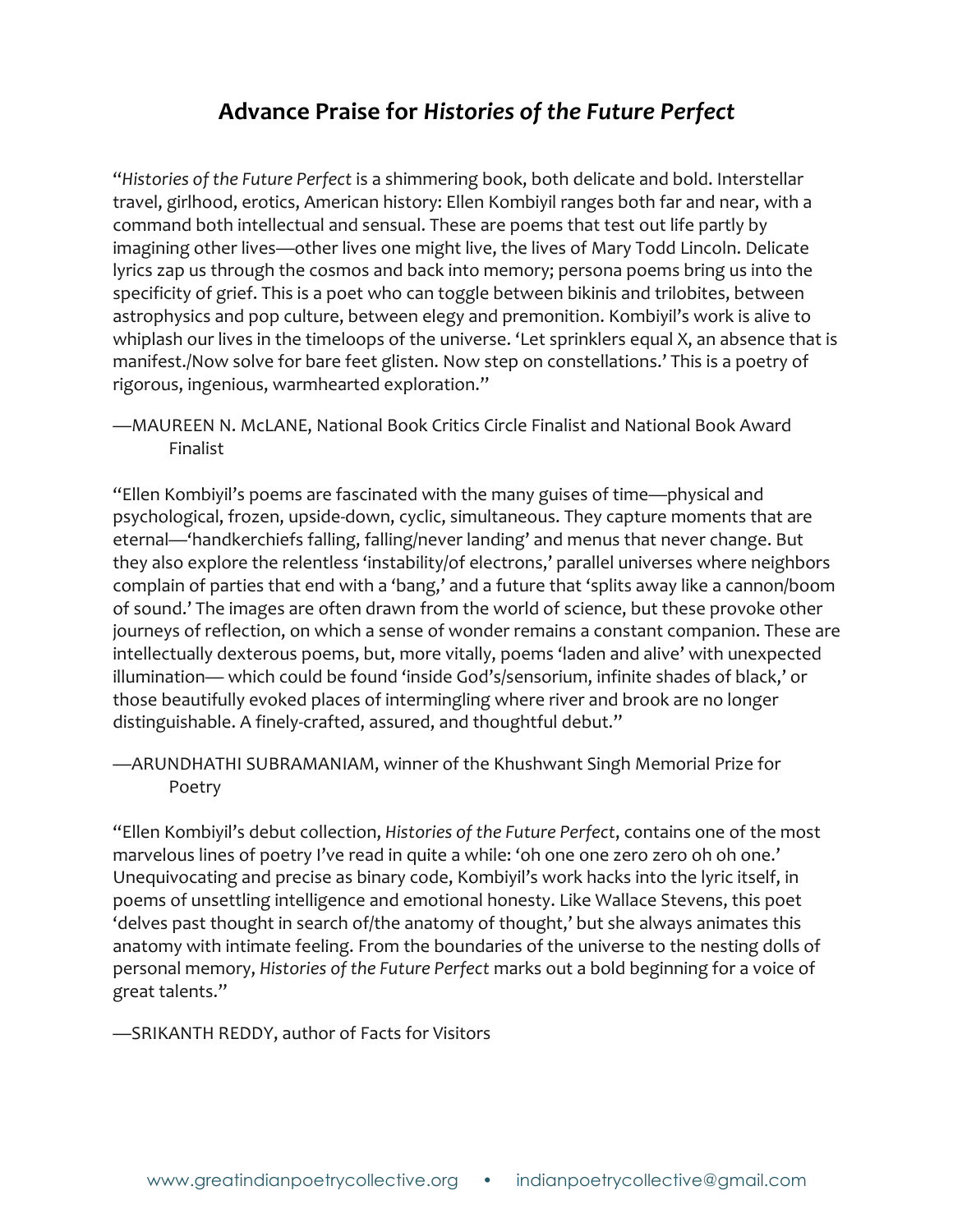"Nothing happens until something moves,' Albert Einstein once said, and Ellen Kombiyil's first book of poems is a glorious embodiment of that principle, canvassing across time and space to provide us with a luminescence unafraid of the big ideas. Here we find Galileo's thumbprint, Kurt Cobain in Las Vegas, and Mary Lincoln communing with the dead. The poems themselves are never narrowly historical but rather cosmic in their inflections, taking on subatomic particles, DNA, and black holes, not simply as scientific props but as the very impetus for lyric motion. Innovative, ecstatic, and emotionally potent, these poems shimmer with their skill and acumen, and indeed it's been a long time since I've been as excited about a new book as I am about this one."

—RAVI SHANKAR, Pushcart Prize winner and Founding Editor of Drunken Boat

"In Ellen Kombiyil's baptismal work, *Histories* of the Future Perfect, personal intellect converges with conversation about many things in heaven and earth. Through her pure, astute, and humane poems, Kombiyil raises them all to a high power."

-ALANE ROLLINGS, author of To Be in This Number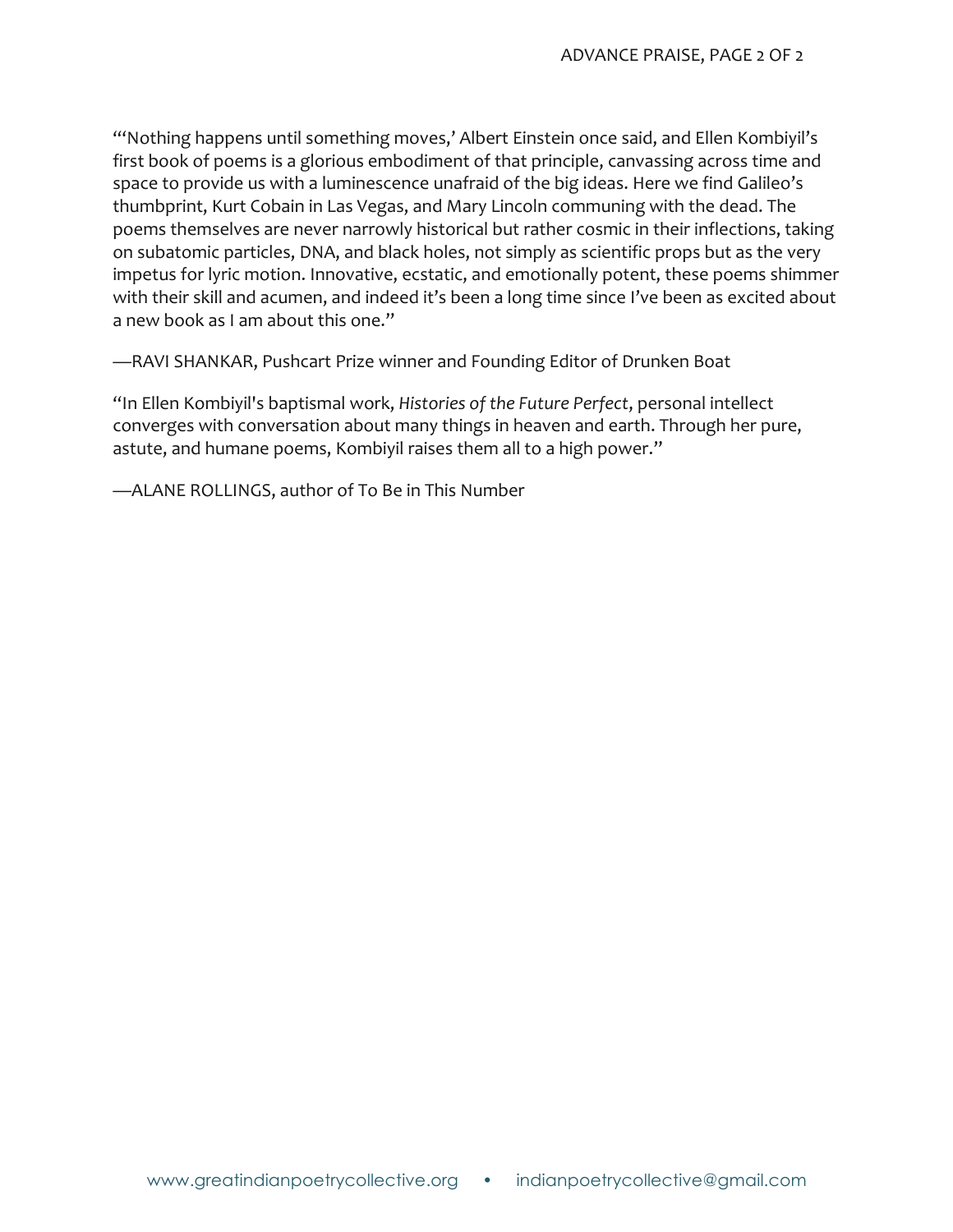# **About the Author**



ELLEN KOMBIYIL is a recent transplant from Bangalore, India, where she lived for nearly eleven years, leading writing workshops and teaching yoga. She is a four-time Pushcart Prize nominee and has read, performed or taught workshops at the annual Prakriti Poetry festival in Chennai, the Raedleaf Poetry Awards in Hyderabad, and Lekhana in Bangalore. Originally from Syracuse, New York, and a graduate of the University of Chicago, she now lives in New York City with her husband and two children.

(Please see attached press kit for high-resolution image)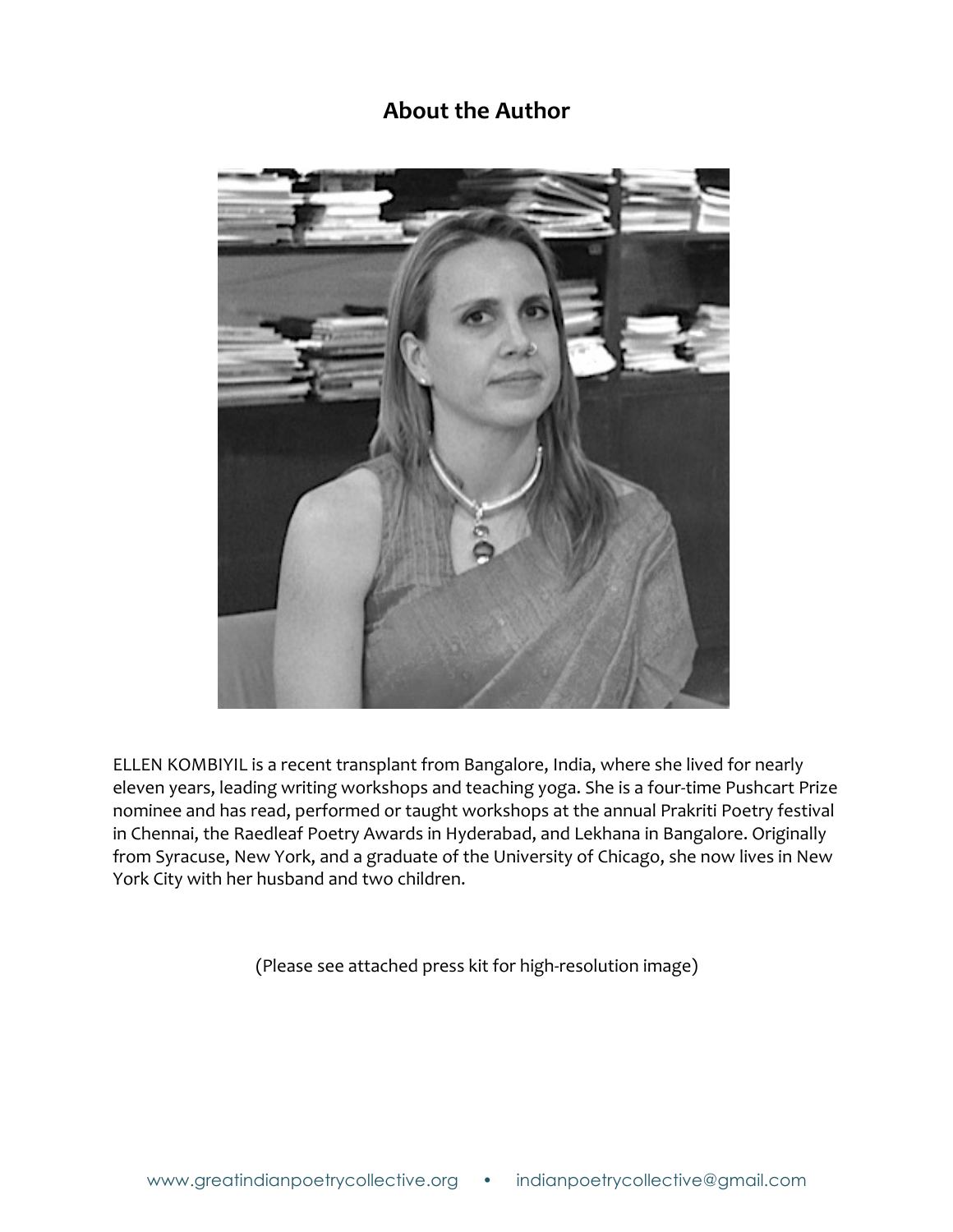# **An Interview with Ellen Kombiyil**

## You've described your work as "quantum poetry." How did you come up with that, and what does it mean to you?

When I was an undergraduate at the University of Chicago, I studied astrophysics for a year as a requirement for graduation. I was terrified of this class and its super long equations, but it ended up being one of my favorite classes in my whole four years of study. The concepts we studied, quantum theories and special relativity, deeply influenced me. I wasn't aware of how much until years later when reviewing the body of my work and noticing this pattern. It's influenced my entire approach to poem making.

When I'm writing a new poem, it's always from a place of wonder. I'm attempting to write about something that I don't have the words for, that normal language bumps up against and clangs around with, showing its incompetence. I also love taking on big concepts in my poetry, and I'm particularly drawn to the confounding and counterintuitive ideas often found in quantum physics. Take these two things - the failure of language and concepts that are difficult to wrap your head around, then stay with the concept and try to describe it bodily: include sensations, emotion/feeling and, most importantly, movement. Then you will have a quantum poem.

For the book, I had this wild idea of a whole quantum structure, (which is obviously nonlinear!), in which the experience of reading the poems might feel like leaping into different timeframes/emotions/ways of moving/body sensations. Some of the poems specifically deal with the idea of viewing time, prism-like, rushing forward and back. So the entire book became one big quantum poem, pulling and pushing the reader through time, sometimes simultaneously, sometimes with multiple meanings. This gives me tremendous freedom, to examine life's many-pronged choices, as other lives one might live.

# **Tell us about your gorgeous cover: What is that bird doing? Why? How did you** work with the artist on this concept, as well as the artwork that moves through the book?

I saw my first tarot-reading parrot when I lived near the ocean in Chennai. I was so taken with this idea that it became a central image in my poem "How I Came to Love." I am so lucky that I picked artist Kalyani Ganapathy to work with on my cover design. She paints beautiful birds and she also creates gorgeous paintings with night sky/stars in them. We thought the image of a tarot-reading parrot would make an intriguing cover, and it was her idea to backdrop the bird against night sky. The hand holding the cards had been a little problematic until Kalyani came up with the idea of using a pattern on the hand, and my best friend, also an artist, suggested using atoms as the pattern to tie in with the science theme in the book, and also suggest the hand as always unstable/in motion. Now I love this mysterious atom-hand as much as I love the parrot.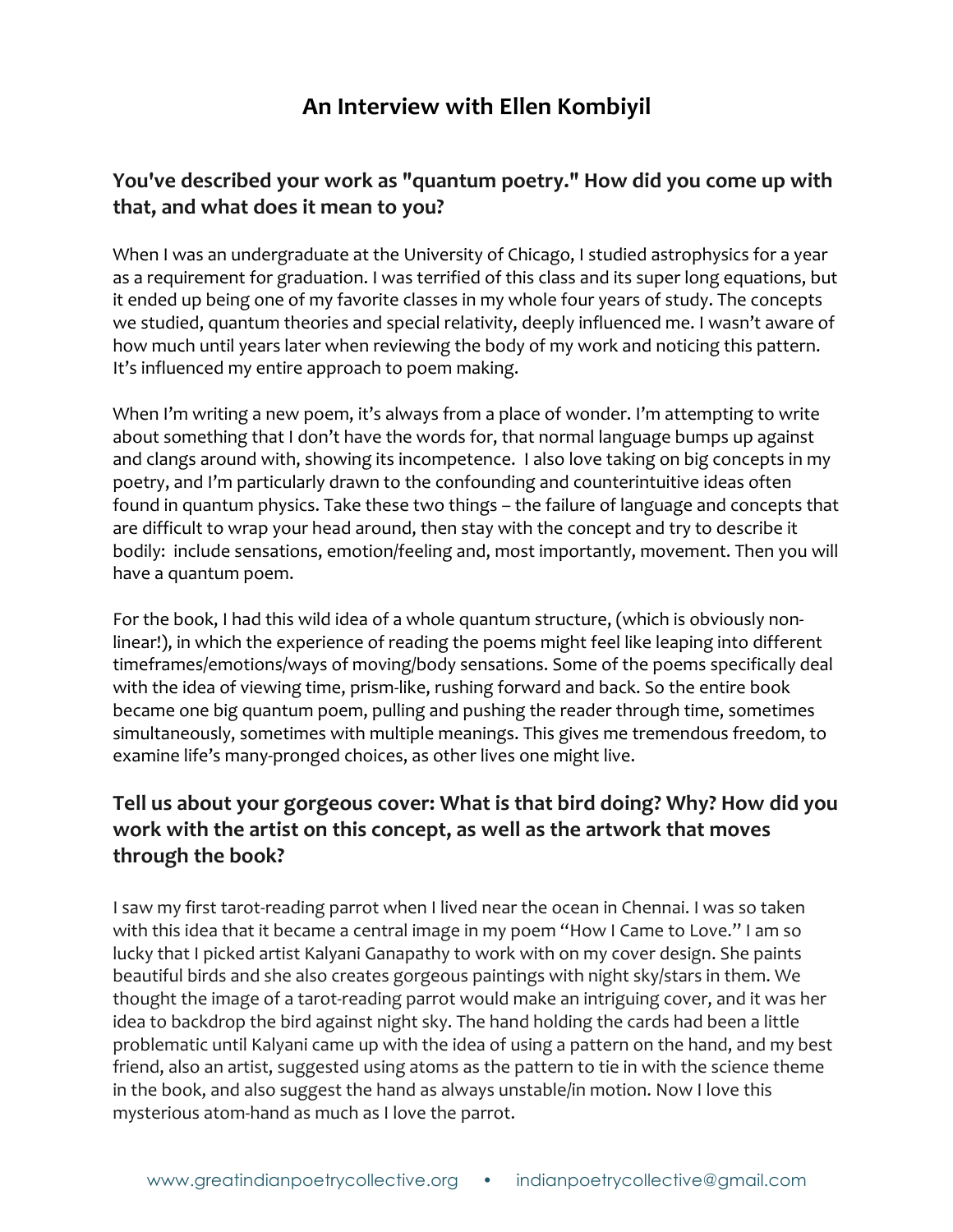Working collaboratively also inspired the interior artwork. Because capturing the essence of movement/motion is so central to my work, I wanted evidence of the bird's flight through the pages. Kalyani suggested trails of tail feathers and atoms. For the final section, we have two trails, which echoes the idea of multiplicity explored in this section.

## **Your title is not a line from any of the poems. What does it mean to you, aside** from the pun on the grammatical "future perfect" tense?

The title of the book came to me during my third major rewrite, which was when I was experimenting for the first time with the quantum structure of the book. I had all of these poems spread out around me. Some of them were the more historical First Lady poems, some of them other persona poems, which at times can feel difficult to integrate into a manuscript, unless it's a book of only personas poems, which this is not. And I had all my quantum poems. An earlier version of the book had all of the persona poems and First Lady poems clumped together in one section, which was titled "Alternate Histories." What I was trying for in quantum structure was to integrate all of these voices/personas not by style (persona, historical, etc.) but by emotional landscape. That meant that the reader may be whiplashed around into different timeloops of emotional content: Eve speaking alongside a persona poem of Mary Todd Lincoln.

With all of this jumping around, and playing with the idea of re-writing the past in order to understand the present moment more clearly, I thought, "I'm writing a history of the future." This paradoxical statement sat well with me, and then I added the word "perfect," for the play on the grammatical tense "future perfect," but also because of the very real wish to re-write the specific griefs into something more perfect. The title is both playful and full of regret.

### How did your poetry develop during the 11 years you lived in India?

When I moved to India I was still very much in my early career. I was part of a thriving writing group in NYC when I moved and also had taken advantage of some of the great resources in the city. Poets House was still in its small space in SOHO, housing literary journals and all of the US-published books each year. I'd sit and read and learn. I hadn't yet started sending out my work, but I was researching the journals and publishers that I admired. I'd make lists of journals that I liked to read. I took poetry workshops as the Unterberg Poetry Center. What India gave me was a chance to slow down. The pace of life is markedly more relaxed. Even as a new mother, I found time to write when my children were napping. I stayed up late after they went to bed and edited my work. This slower pace was an important piece in the writing equation of my life. Quietness and space - it allows the work to compost.

After many years, during which I joined an online critique group and starting sending my work out to literary journals, I missed the presence of a physical writing group. What began as an informal meet-up of four writers in a café in Bangalore, quickly grew into a weekly writing workshop, which I led for many years.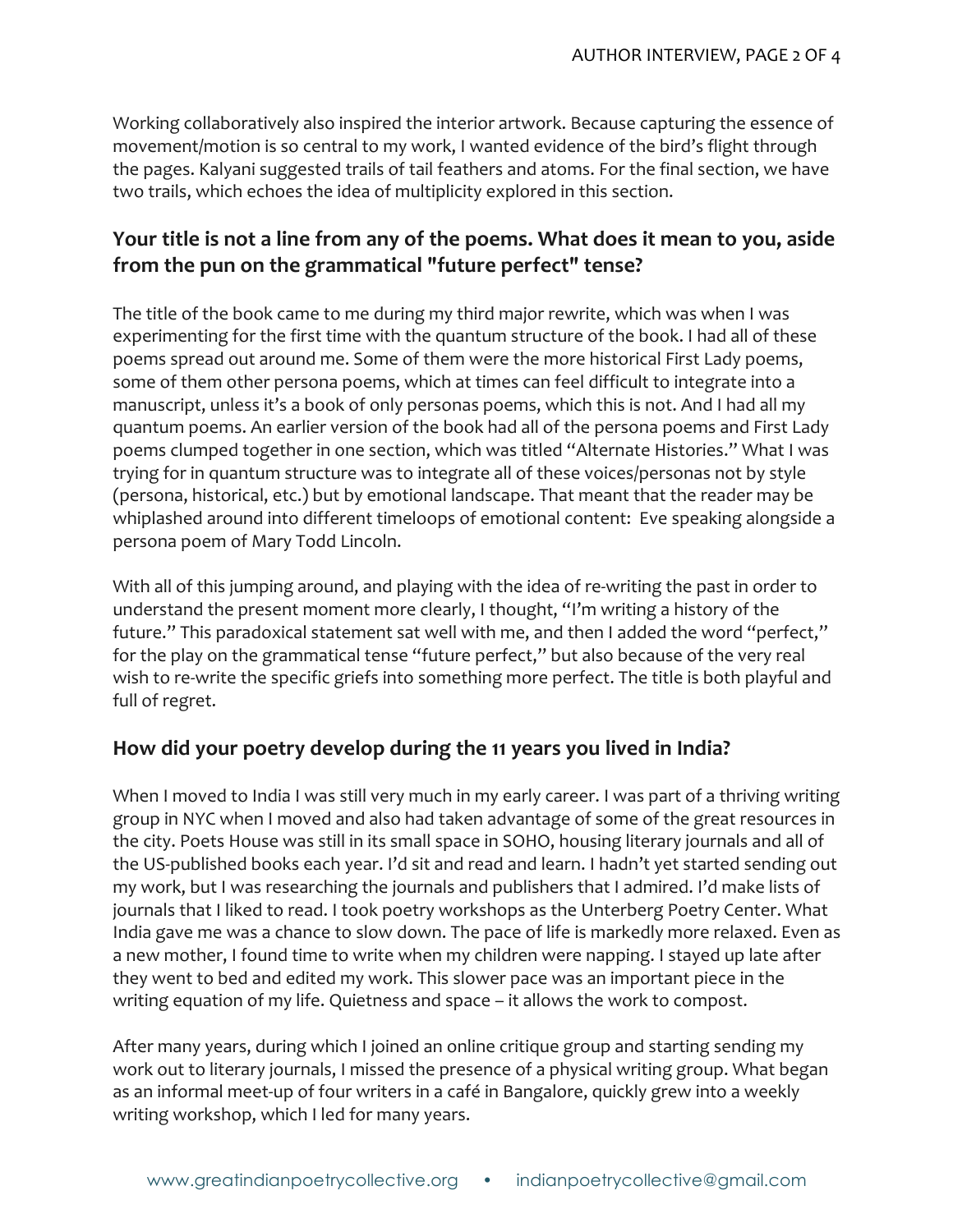Nothing brings people closer than writing together, in community. Some of my greatest friendships have formed in writing groups. If you are writing honestly, nothing gets left off the page. You stand in your own fire and speak from it. You listen to others as deeply as you listen to yourself. It is nourishing and transformative. I once told my students, when faced with something scary on the page, that they must hold their own hands, remember compassion for themselves first. In reality, in a writing group that works, we are all holding each others' hands. In that act, we give ourselves permission.

Teaching is one of the great joys of my life. I had a sensei, a great teacher who once told me that only by teaching does the student truly learn. I found this to be true. Teaching completes the circuit of understanding. India was where I first began teaching writing and it is the place I feel I came into myself as a writer.

# Almost all of your poems have been published by a variety of U.S. and global journals, and you've been nominated for a Puschcart Prize by three different journals. Why did you choose to publish in a collective environment rather than submitting to traditional publishers and contests?

What's exciting about publishing as a collective is the amount of individual support I received while feeling my way through the maze of the manuscript. This cannot be overstated. I needed both time and permission to develop the manuscript into its final, shimmering form. What my mentors Minal and Shikha gave me was a safe space to experiment. I could bounce ideas off them, no matter how zany, and the answer, of course, is "try it and see." As a writer, I give myself that permission all the time, but it's very freeing when you know someone's got your back, will be there to dust you off when you fall.

### **What excites you about poetry now?**

Grappling with language to architect spaces of thought. I don't mean this in an abstract way, but in a very mortar and bricks kind of way.

# Can you talk about the relationship between time, place, and memory in your **poems?** I'm thinking of the historical personas, and the Recurring 1, Recurring 2, Recurring 3 sequence, and your amazing sort of "sestina on steroids" — all **of which seem to deal with blending past, present, and maybe even future.**

This is an experiment I'm excited about. Throughout the book I treat time as both something fluid and a heavy landing-place of memory/thought. Memory poems, particularly the Recurring sequence you mention, are pared down and tightly compacted into a density of feeling. I call them as neutron-star heavy. The idea is to land the reader in an emotional space. These intermingle with the poems I consider my sensation poems, which are more fluid and deal with the emotional landscape around physical movement. The "sestina on steroids" combines the two elements in a magical sort of way: the repeated talon words at the end of each line act as both a repository for thought  $-$  a gravitational tug, if you will  $-$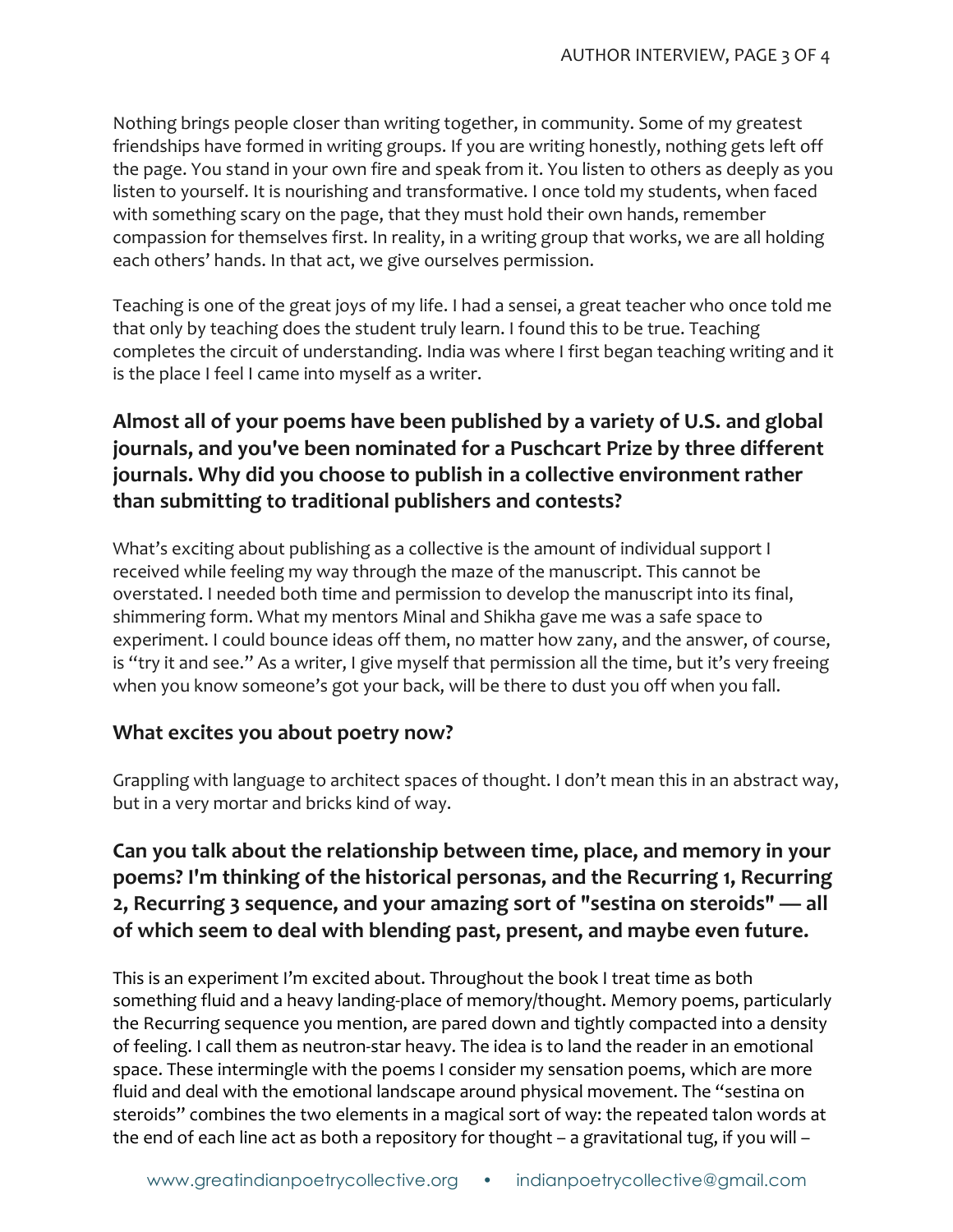and a fluid time loop, the repetitions of the words forcing thought into patterns of backtrack. Once the fluid tug of time is established in a poem, it's easy to imagine future as part of the dialogue.

### Who are some of your poetic influences? Can you talk about how their work **connects to yours?**

I have many poetic influences, including the lyricism of Rita Dove, the experiments of Bernadette Mayer and Mei-mei Berssenbrugge, the philosophical wranglings of Vijay Seshadri. For this particular book, the work of Tracy K. Smith was groundbreaking. When I was putting together the first drafts of my manuscript, I noticed the quantum theme of some of my work. It's funny that it hadn't been apparent to me before. But I didn't know what to do with that idea. Could I structure a whole book around that idea? Tracy K. Smith's book *Life* on Mars was a testament to a resounding yes.

## **Your poems take us to Saturn and beyond. What's your fascination with outer** space? Were you tempted to sign up for the Mars-One mission?

Ha! Outer space captures my imagination. It's a different way of seeing/understanding the world, something that's even beyond the five senses. Intuitive, yes, but also confounding. It's more of a means to grapple with concepts than the destination itself.

I was not at all tempted to sign up for Mars-One. That mission feels very desolate, not unlike the feeling in my Saturn poem. I am not yet ready to be exiled from Earth. I would, however, love to go up to the international space station. Unfortunately, poets aren't regularly asked to go up to space, but perhaps one day one of my poems will make it into orbit, or beyond.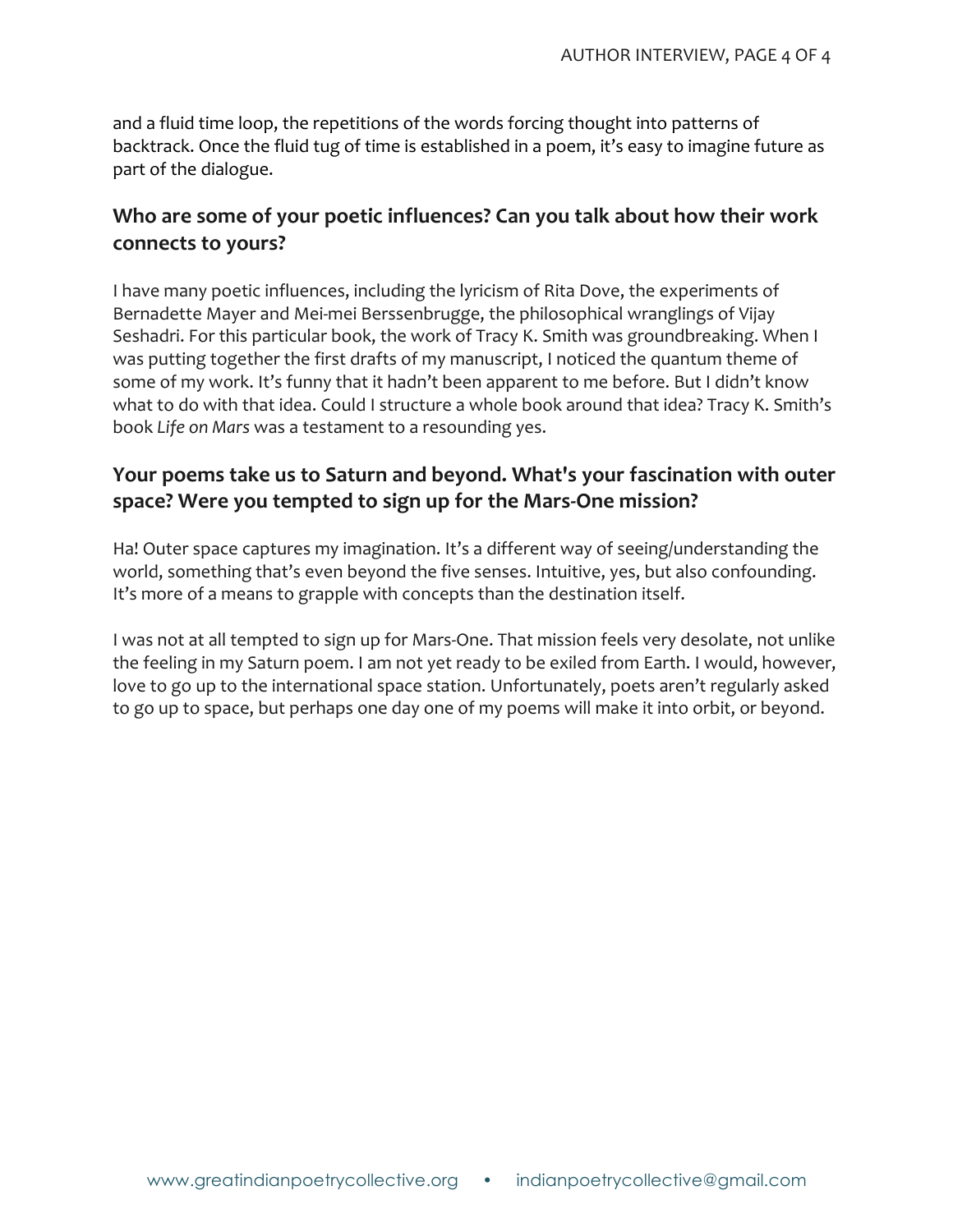# **Sample poem from** *Histories of the Future Perfect* **by Ellen Kombiyil**

### ERRATUM

others remember differently of course their echoes are echoes rippling person to person silence not silence but a form of not speaking up a form of *held back in the throat* what could unravel if you let it if you could rewind if you closed your eyes & imagined something else a swirl of dust kicked up in sunlit dusk that green grape placed in cave of mouth or the anthem sung & sung each morning at 9 o'clock a ruckus of could have been corrected because I was there watching it become what was